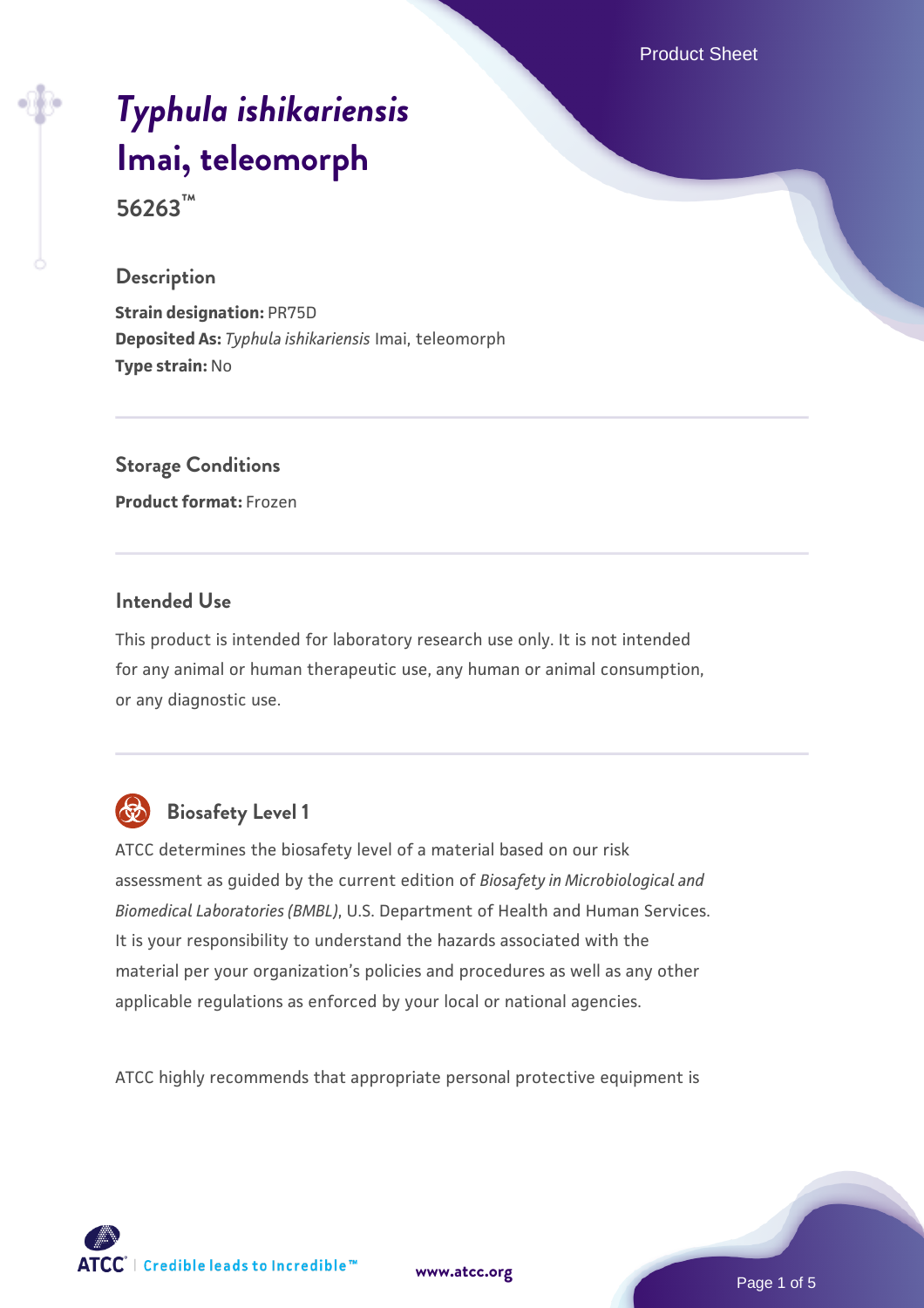# **[Typhula ishikariensis](https://www.atcc.org/products/56263) [Imai, teleomorph](https://www.atcc.org/products/56263)** Product Sheet **56263**

always used when handling vials. For cultures that require storage in liquid nitrogen, it is important to note that some vials may leak when submersed in liquid nitrogen and will slowly fill with liquid nitrogen. Upon thawing, the conversion of the liquid nitrogen back to its gas phase may result in the vial exploding or blowing off its cap with dangerous force creating flying debris. Unless necessary, ATCC recommends that these cultures be stored in the vapor phase of liquid nitrogen rather than submersed in liquid nitrogen.

# **Certificate of Analysis**

For batch-specific test results, refer to the applicable certificate of analysis that can be found at www.atcc.org.

#### **Growth Conditions**

**Medium:**  [ATCC Medium 336: Potato dextrose agar \(PDA\)](https://www.atcc.org/-/media/product-assets/documents/microbial-media-formulations/3/3/6/atcc-medium-336.pdf?rev=d9160ad44d934cd8b65175461abbf3b9) **Temperature:** 10°C

# **Material Citation**

If use of this material results in a scientific publication, please cite the material in the following manner: *Typhula ishikariensis* Imai, teleomorph (ATCC 56263)

#### **References**

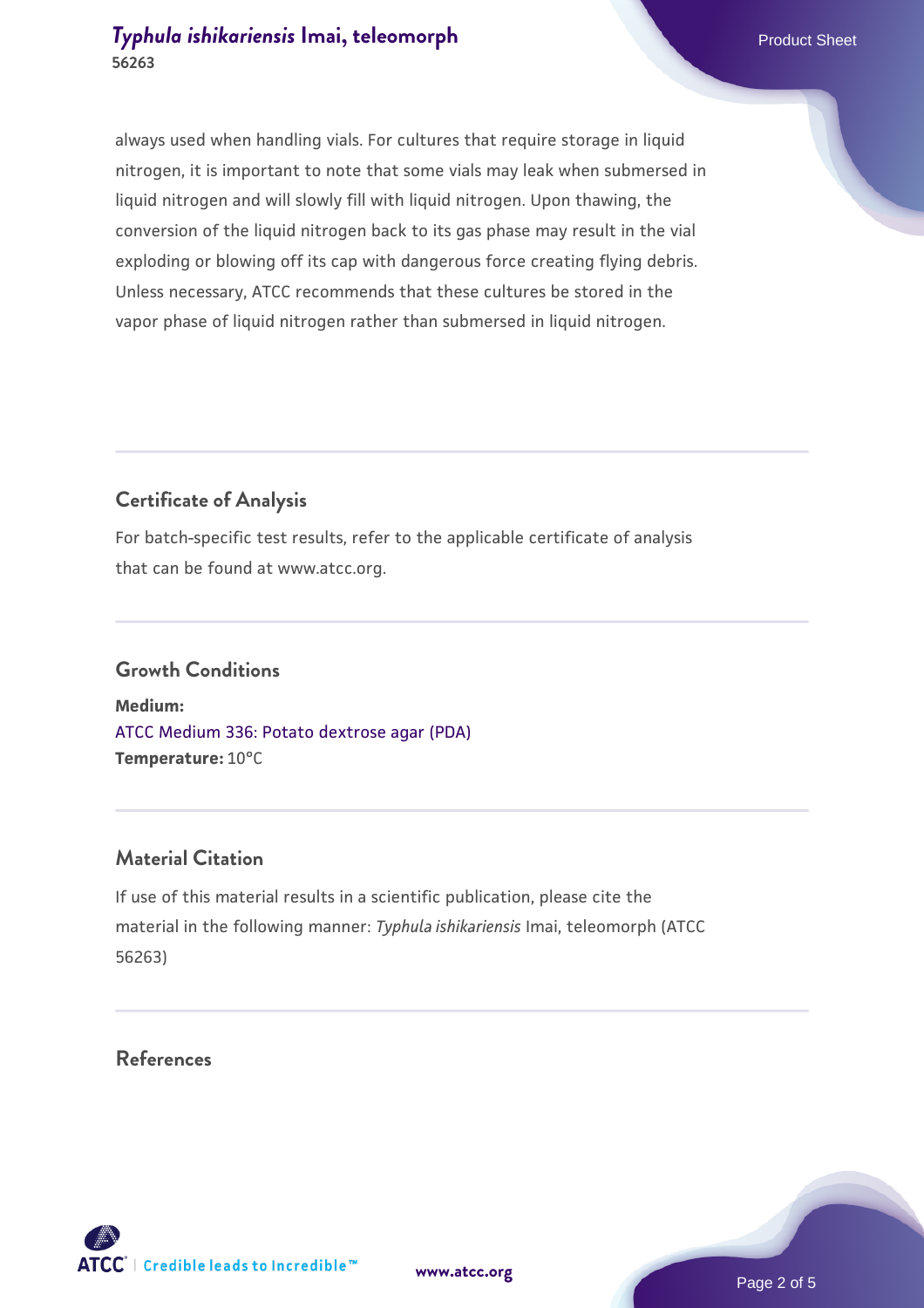# **[Typhula ishikariensis](https://www.atcc.org/products/56263) [Imai, teleomorph](https://www.atcc.org/products/56263)** Product Sheet **56263**

References and other information relating to this material are available at www.atcc.org.

#### **Warranty**

The product is provided 'AS IS' and the viability of ATCC® products is warranted for 30 days from the date of shipment, provided that the customer has stored and handled the product according to the information included on the product information sheet, website, and Certificate of Analysis. For living cultures, ATCC lists the media formulation and reagents that have been found to be effective for the product. While other unspecified media and reagents may also produce satisfactory results, a change in the ATCC and/or depositor-recommended protocols may affect the recovery, growth, and/or function of the product. If an alternative medium formulation or reagent is used, the ATCC warranty for viability is no longer valid. Except as expressly set forth herein, no other warranties of any kind are provided, express or implied, including, but not limited to, any implied warranties of merchantability, fitness for a particular purpose, manufacture according to cGMP standards, typicality, safety, accuracy, and/or noninfringement.

#### **Disclaimers**

This product is intended for laboratory research use only. It is not intended for any animal or human therapeutic use, any human or animal consumption, or any diagnostic use. Any proposed commercial use is prohibited without a license from ATCC.

While ATCC uses reasonable efforts to include accurate and up-to-date information on this product sheet, ATCC makes no warranties or representations as to its accuracy. Citations from scientific literature and patents are provided for informational purposes only. ATCC does not warrant



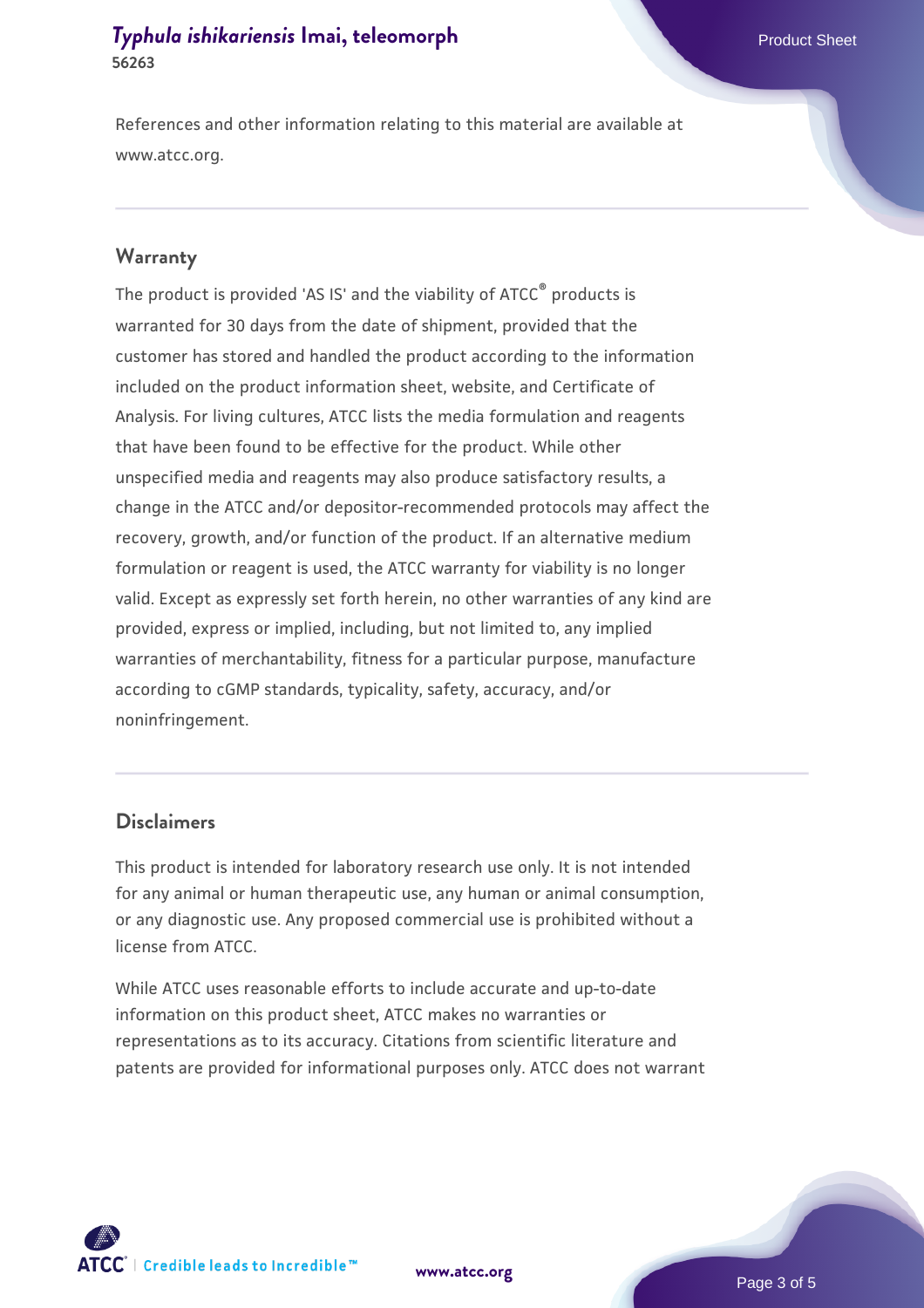that such information has been confirmed to be accurate or complete and the customer bears the sole responsibility of confirming the accuracy and completeness of any such information.

This product is sent on the condition that the customer is responsible for and assumes all risk and responsibility in connection with the receipt, handling, storage, disposal, and use of the ATCC product including without limitation taking all appropriate safety and handling precautions to minimize health or environmental risk. As a condition of receiving the material, the customer agrees that any activity undertaken with the ATCC product and any progeny or modifications will be conducted in compliance with all applicable laws, regulations, and guidelines. This product is provided 'AS IS' with no representations or warranties whatsoever except as expressly set forth herein and in no event shall ATCC, its parents, subsidiaries, directors, officers, agents, employees, assigns, successors, and affiliates be liable for indirect, special, incidental, or consequential damages of any kind in connection with or arising out of the customer's use of the product. While reasonable effort is made to ensure authenticity and reliability of materials on deposit, ATCC is not liable for damages arising from the misidentification or misrepresentation of such materials.

Please see the material transfer agreement (MTA) for further details regarding the use of this product. The MTA is available at www.atcc.org.

# **Copyright and Trademark Information**

© ATCC 2021. All rights reserved. ATCC is a registered trademark of the American Type Culture Collection.

#### **Revision**

This information on this document was last updated on 2021-05-19

# **Contact Information**